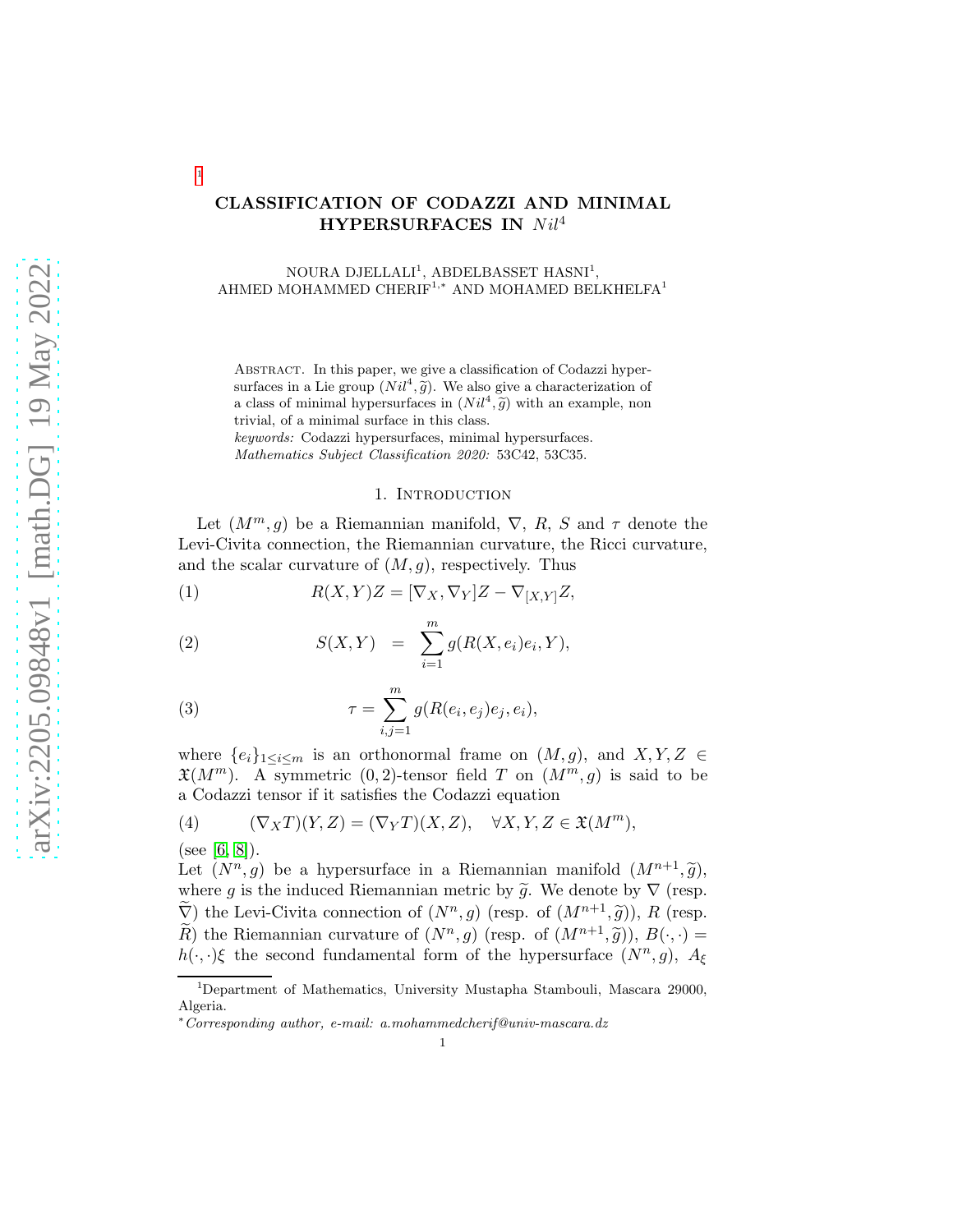the shape operator with respect to the unit normal vector field  $\xi$ ,  $H =$  $(1/n)$  trace<sub>g</sub> B the mean curvature of  $(N<sup>n</sup>, g)$  (see [\[6\]](#page-8-0)). Under the notation above, we have

(5) 
$$
\widetilde{\nabla}_X Y = \nabla_X Y + h(X, Y)\xi,
$$

(6) 
$$
A_{\xi}X = -\widetilde{\nabla}_X \xi, \quad \forall X, Y \in \mathfrak{X}(N^n),
$$

Note that, the components of the second fundamental form  $B$  are given by

(7) 
$$
h(X,Y) = g(A_{\xi}X,Y) = -g(\widetilde{\nabla}_X\xi,Y), \quad \forall X,Y \in \mathfrak{X}(N^n).
$$

The equations of Gauss and Codazzi are given respectively by (8)

$$
\widetilde{g}(\widetilde{R}(X,Y)Z,W) = g(R(X,Y)Z,W) + h(X,W)h(Y,Z) - h(X,Z)h(Y,W),
$$

<span id="page-1-0"></span>(9) 
$$
\widetilde{g}(\widetilde{R}(X,Y)Z,\xi)=(\nabla_Y h)(X,Z)-(\nabla_X h)(Y,Z),
$$

where  $(\nabla_X h)(Y, Z) = X(h(Y, Z)) - h(\nabla_X Y, Z) - h(Y, \nabla_X Z)$  called the cubic form, and  $X, Y, Z, W \in \mathfrak{X}(N^n)$ . The hypersurface  $(N^n, g)$  is said to be parallel if the cubic form vanishes identically, i.e.,  $\nabla h = 0$ . A special case of parallel hypersurfaces are totally geodesic hypersurfaces, for which the second fundamental form  $B = 0$ . The hypersurface  $(N^n, g)$ is called Codazzi (resp. minimal) if the symmetric  $(0, 2)$ -tensor field h is a Codazzi tensor (resp. if  $H = 0$ ) (see [\[6\]](#page-8-0)).

The 4-dimensional lie group  $Nil^4$  is a well known nilpotent lie group. It is also one of the 4-dimensional thurston model geometries, [\[7\]](#page-8-2). As the  $Nil<sup>4</sup>$  space are well know and one of its left invariant Riemannian metric is well known and also used in many research works, we will begin with an explicit calculus of this metric and its geometric proprieties, (that one of the autors has do a part of it, in [\[3\]](#page-8-3), based on the definition of  $Nil^4$ and its most used left invariant metric), only to let the reader follow us easily.

The nilpotent Lie group  $Nil^4 = \mathbb{R}^3 \ltimes_U \mathbb{R}$ , where  $U(t) = \exp(tL)$ , with

(10) 
$$
L = \begin{pmatrix} 0 & 1 & 0 \\ 0 & 0 & 1 \\ 0 & 0 & 0 \end{pmatrix}, \quad \exp(tL) = I_3 + tL + \frac{t^2}{2}L^2 = \begin{pmatrix} 1 & t & \frac{t^2}{2} \\ 0 & 1 & t \\ 0 & 0 & 1 \end{pmatrix}.
$$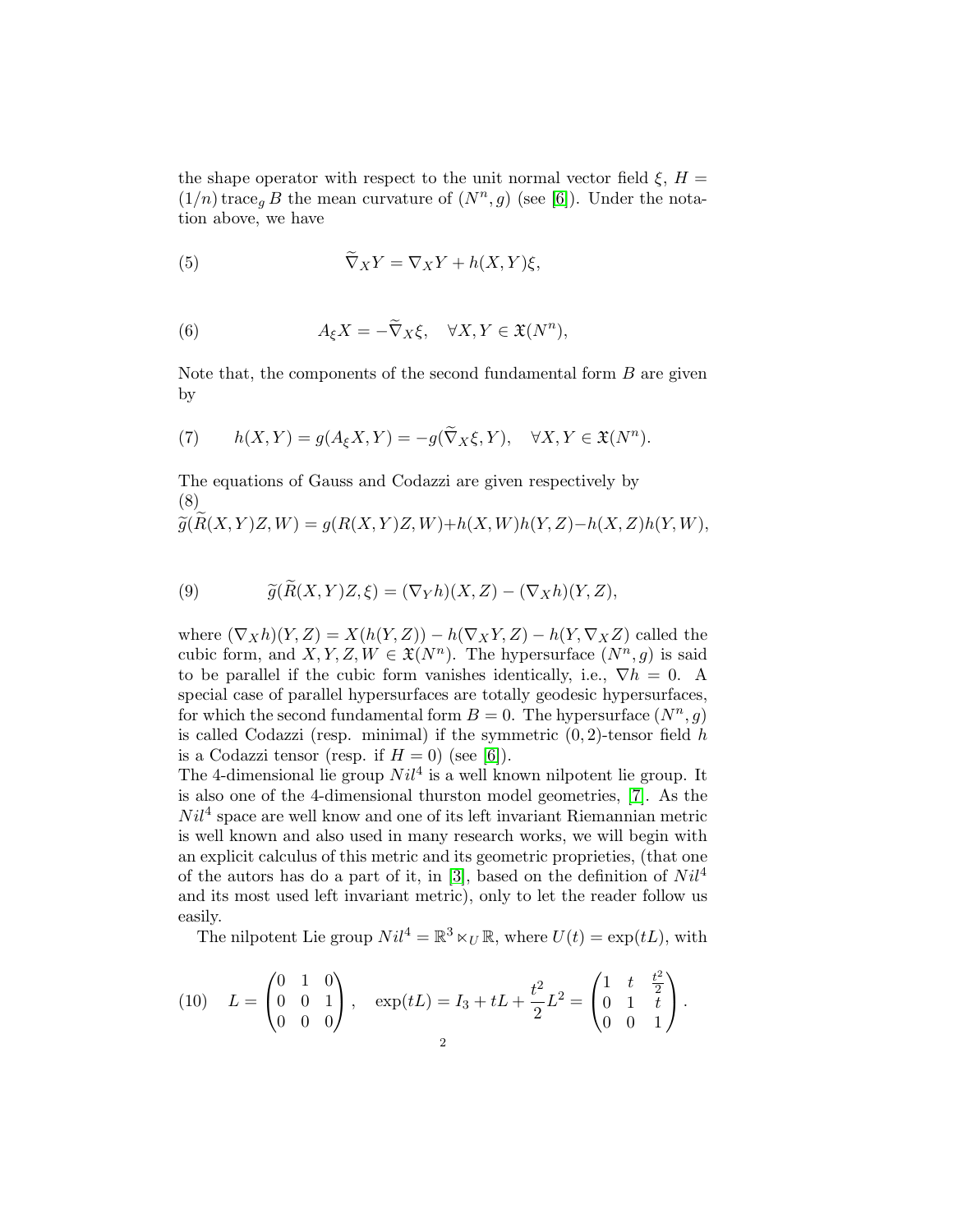The semidirect product in  $Nil^4$  is given by

$$
(V,t)(V',t') = (V + \exp(tL)V', t+t')
$$
  
\n
$$
= \left( \begin{pmatrix} x \\ y \\ z \end{pmatrix} + \begin{pmatrix} 1 & t & \frac{t^2}{2} \\ 0 & 1 & t \\ 0 & 0 & 1 \end{pmatrix} \begin{pmatrix} x' \\ y' \\ z' \end{pmatrix}, t+t' \right)
$$
  
\n(11)  
\n
$$
= \left( \begin{pmatrix} x + x' + ty' + \frac{t^2}{2}z' \\ y + y' + tz' \end{pmatrix}, t+t' \right),
$$

for all  $V =$  $\sqrt{ }$  $\mathbf{I}$  $\boldsymbol{x}$  $\hat{y}$ z  $\setminus$  $\bigg\}$ ,  $V' =$  $\sqrt{ }$  $\mathbf{I}$  $x^{\prime}$  $y^{\prime}$  $z'$  $\setminus$  $\Big\} \in \mathbb{R}^3$ , and  $t \in \mathbb{R}$ . We have the parameterization

(12) 
$$
\phi: Nil^{4} \longrightarrow \mathbb{R}^{4}.
$$

$$
\left(\begin{pmatrix} x \\ y \\ z \end{pmatrix}, t\right) \longmapsto (x, y, z, t)
$$

Taking the left-invariant frame fields

<span id="page-2-0"></span>(13)  
\n
$$
e_1 = \frac{\partial}{\partial x},
$$
\n
$$
e_2 = t\frac{\partial}{\partial x} + \frac{\partial}{\partial y},
$$
\n
$$
e_3 = \frac{t^2}{2}\frac{\partial}{\partial x} + t\frac{\partial}{\partial y} + \frac{\partial}{\partial z},
$$
\n
$$
e_4 = \frac{\partial}{\partial t}.
$$

So that, the dual coframe fields are given by

(14)  
\n
$$
\theta_1 = dx - t dy + \frac{t^2}{2} dz,
$$
\n
$$
\theta_2 = dy - t dz,
$$
\n
$$
\theta_3 = dz,
$$
\n
$$
\theta_4 = dt.
$$

The matrix of a Riemannian metric  $\tilde{g} = \theta_1^2 + \theta_2^2 + \theta_3^2 + \theta_4^2$  is given by

$$
(\widetilde{g}_{ij}) = \begin{pmatrix} 1 & -t & \frac{t^2}{2} & 0 \\ -t & 1+t^2 & -t(1+\frac{t^2}{2}) & 0 \\ \frac{t^2}{2} & -t(1+\frac{t^2}{2}) & 1+t^2+\frac{t^4}{4} & 0 \\ 0 & 0 & 0 & 1 \end{pmatrix},
$$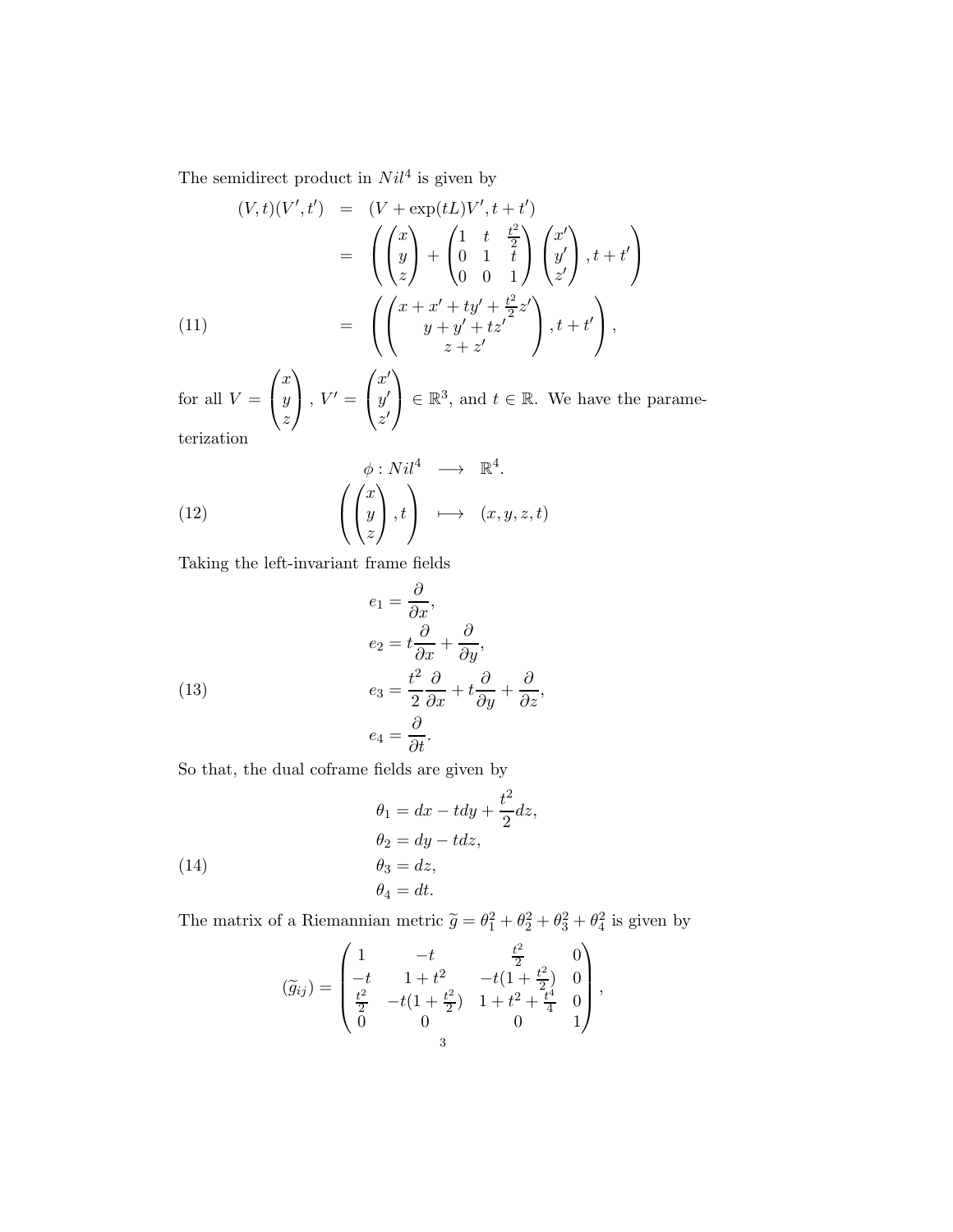In this paper, we study some geometric properties of a Riemannian manifold  $(Nil^4, \tilde{g})$ . We also give a characterization of a minimal hypersurfaces in  $(Nil^4, \tilde{g})$  which have a normal vector field depend only on, last coordinate, t.

# 2. GEOMETRIC PROPERTIES OF  $(Nil^4, \tilde{g})$

<span id="page-3-0"></span>**Proposition 1.** The non-zero of the Levi-Civita connection  $\nabla$  of  $(Nil^4, \tilde{g})$ are given by

$$
\begin{aligned}\n\widetilde{\nabla}_{e_1} e_2 &= \frac{1}{2} e_4, & \widetilde{\nabla}_{e_1} e_4 &= -\frac{1}{2} e_2 \\
\widetilde{\nabla}_{e_2} e_1 &= \frac{1}{2} e_4, & \widetilde{\nabla}_{e_2} e_3 &= \frac{1}{2} e_4 \\
\widetilde{\nabla}_{e_2} e_4 &= -\frac{1}{2} (e_1 + e_3), & \widetilde{\nabla}_{e_3} e_2 &= \frac{1}{2} e_4 \\
\widetilde{\nabla}_{e_3} e_4 &= -\frac{1}{2} e_2, & \widetilde{\nabla}_{e_4} e_1 &= -\frac{1}{2} e_2 \\
\widetilde{\nabla}_{e_4} e_2 &= \frac{1}{2} (e_1 - e_3), & \widetilde{\nabla}_{e_4} e_3 &= \frac{1}{2} e_2.\n\end{aligned}
$$

*Proof.* Note that, the non-zero of Christoffel symbols  $\tilde{\Gamma}_{ij}^k$  for  $i, j, k \in$  $\{1, 2, 3, 4\}$  are given by

$$
\begin{aligned}\n\widetilde{\Gamma}_{12}^4 &= \frac{1}{2}, & \widetilde{\Gamma}_{13}^4 &= -\frac{t}{2} \\
\widetilde{\Gamma}_{14}^1 &= -\frac{t}{2}, & \widetilde{\Gamma}_{14}^2 &= -\frac{1}{2} \\
\widetilde{\Gamma}_{22}^4 &= -t, & \widetilde{\Gamma}_{23}^4 &= \frac{1}{2} + \frac{3t^2}{4} \\
\widetilde{\Gamma}_{24}^1 &= -\frac{1}{2} + \frac{t^2}{4}, & \widetilde{\Gamma}_{24}^3 &= -\frac{1}{2} \\
\widetilde{\Gamma}_{33}^4 &= -t(1 + \frac{t^2}{2}), & \widetilde{\Gamma}_{34}^2 &= -\frac{1}{2} + \frac{t^2}{4} \\
\widetilde{\Gamma}_{34}^3 &= \frac{t}{2}.\n\end{aligned}
$$

Proposition [1](#page-3-0) follows from [\(13\)](#page-2-0).  $\Box$ 

<span id="page-3-1"></span>**Corollary 2.** The non-zero Lie brackets of the basis  $\{e_i\}_{1\leq i\leq 4}$  are given by

$$
[e_4, e_2] = e_1
$$
,  $[e_4, e_3] = e_2$ .

*Proof.* Follows directly by Proposition [1,](#page-3-0) with  $[e_i, e_j] = \nabla_{e_i} e_j - \nabla_{e_j} e_i$ for all  $i, j = 1, 2, 3, 4$ .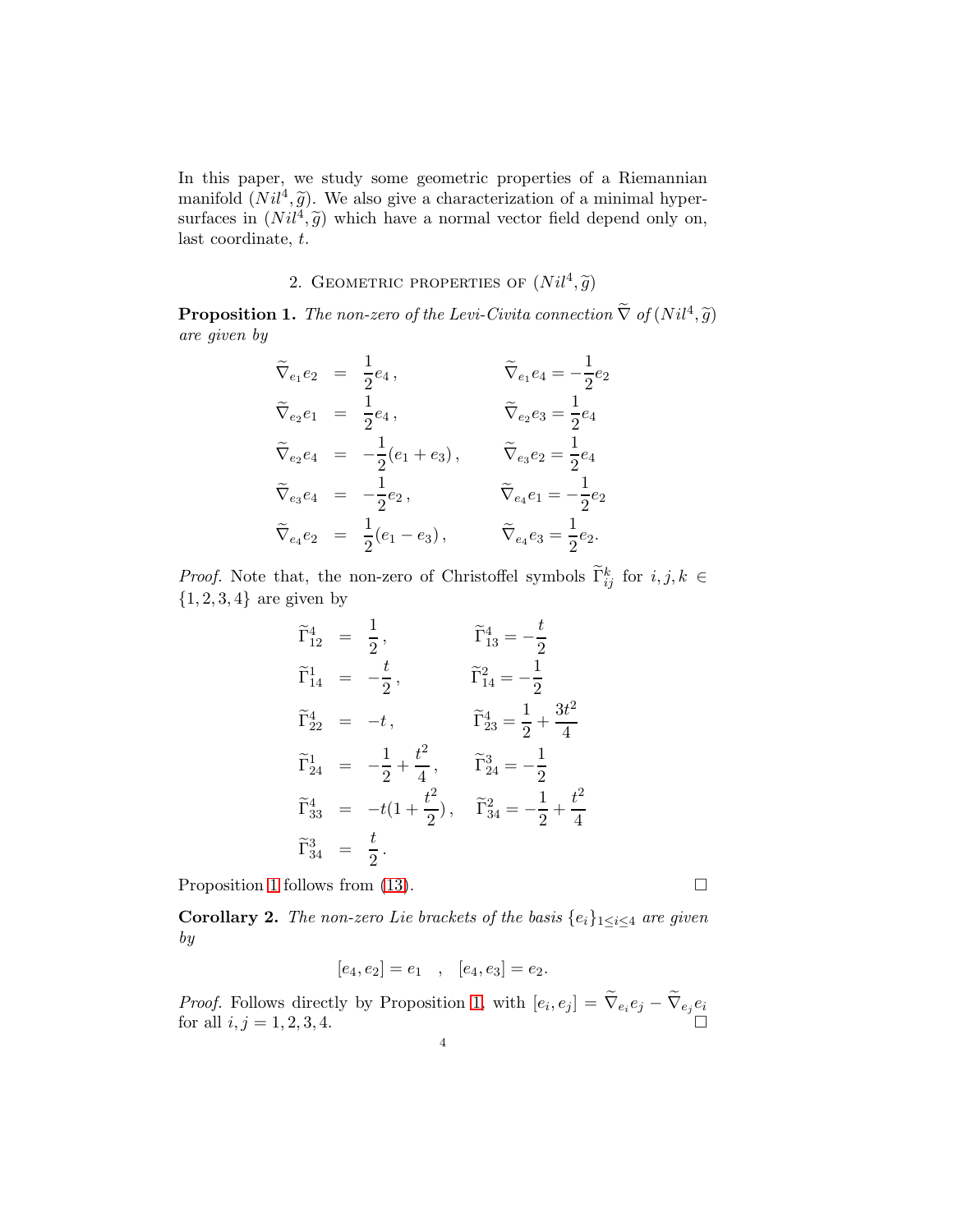<span id="page-4-0"></span>Proposition 3. The only non-zero components of Riemannian curvature of  $(Nil^4, \tilde{g})$  are given by

$$
\widetilde{g}(\widetilde{R}(e_1, e_2)e_1, e_2) = -\frac{1}{4}, \qquad \widetilde{g}(\widetilde{R}(e_1, e_2)e_2, e_3) = \frac{1}{4}
$$
  

$$
\widetilde{g}(\widetilde{R}(e_1, e_4)e_1, e_4) = -\frac{1}{4}, \qquad \widetilde{g}(\widetilde{R}(e_1, e_4)e_3, e_4) = \frac{1}{4}
$$
  

$$
\widetilde{g}(\widetilde{R}(e_2, e_1)e_2, e_3) = -\frac{1}{4}, \qquad \widetilde{g}(\widetilde{R}(e_2, e_3)e_2, e_3) = -\frac{1}{4}
$$
  

$$
\widetilde{g}(\widetilde{R}(e_2, e_4)e_2, e_4) = \frac{1}{2}, \qquad \widetilde{g}(\widetilde{R}(e_3, e_4)e_3, e_4) = \frac{3}{4}.
$$

Proof. Using the definition of Riemannian curvature [\(1\)](#page-0-1), the Proposition [1,](#page-3-0) and the Corollary [2.](#page-3-1)

According to Proposition [3,](#page-4-0) we have the following Corollary.

**Corollary 4.** The matrix of Ricci curvature of  $(Nil^4, \tilde{g})$  is given by

$$
(S_{ij}) = \begin{pmatrix} \frac{1}{2} & 0 & 0 & 0 \\ 0 & 0 & 0 & 0 \\ 0 & 0 & -\frac{1}{2} & 0 \\ 0 & 0 & 0 & 1 \end{pmatrix},
$$

where  $S_{ij} = \sum_{i=1}^{n}$  $\sum_{a=1} \widetilde{g}(R(e_i, e_a)e_a, e_j)$  for all  $i, j = 1, 2, 3, 4$ . Thus, the scalar curvature of  $(Nil^4, \tilde{g})$  is  $\tau = -1$ .

# 3. CODAZZI HYPERSURFACES IN  $Nil^4$

Let  $(M^3, g)$  be a hypersurface in  $(Nil^4, \tilde{g})$ . We have,  $\xi = ae_1 + be_2 +$  $ce_3 + de_4$  the unit normal vector field on  $(M^3, g)$ , where  $a, b, c, d$  are local functions on  $M^3$ . Thus

$$
X_1 = be_1 - ae_2, \t X_2 = ce_1 - ae_3
$$
  
\n
$$
X_3 = de_1 - ae_4, \t X_4 = ce_2 - be_3
$$
  
\n
$$
X_5 = de_2 - be_4, \t X_6 = de_3 - ce_4
$$

are tangent vectors fields to the hypersurface  $(M^3, g)$ . Now, assume that the hypersurface  $(M^3, g)$  is Codazzi, that is

(15) 
$$
(\nabla_X h)(Y,Z) = (\nabla_Y h)(X,Z), \quad \forall X, Y, Z \in \mathfrak{X}(M^3).
$$

Then it follows from the equation of Codazzi [\(9\)](#page-1-0) that

(16) 
$$
\widetilde{g}(\widetilde{R}(X_i, X_j)X_k, \xi) = 0, \quad \forall i, j, k \in \{1, ..., 6\}.
$$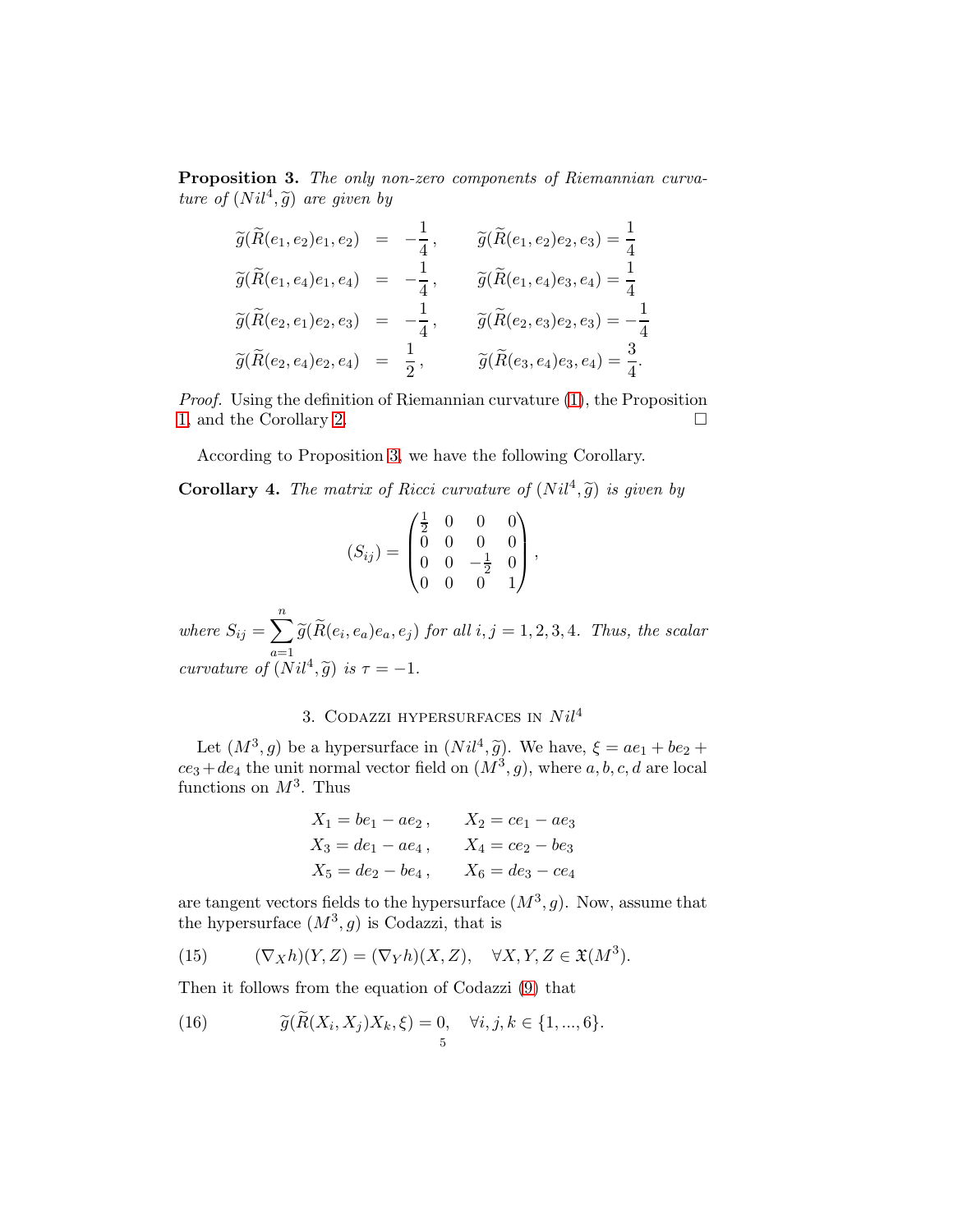By using the curvature components given in Proposition [3,](#page-4-0) we get the following

$$
\widetilde{g}(\widetilde{R}(X_1, X_2)X_3, \xi) = \frac{1}{4}abd(a-c) = 0,
$$

from the which we prove that  $a = 0$  or  $b = 0$  or  $d = 0$  or  $a = c$ . • If  $a = 0$ , we have the following equations

$$
\widetilde{g}(\widetilde{R}(X_1, X_4)X_1, \xi) = -\frac{1}{4}b^3c = 0,
$$
  
\n
$$
\widetilde{g}(\widetilde{R}(X_2, X_4)X_4, \xi) = \frac{1}{4}c^2b^2 + \frac{1}{4}c^2 = 0,
$$
  
\n
$$
\widetilde{g}(\widetilde{R}(X_1, X_5)X_4, \xi) = \frac{1}{2}b^3d + \frac{1}{4}bc^2d = 0.
$$

Thus  $c = 0$  and  $bd = 0$ . So that,  $\xi = e_2$  or  $\xi = e_4$ . Note that, in the case where  $\xi = e_2$ , the Lie bracket  $[e_4, e_3] = e_2$  is not tangent vector field on  $M^3$  despite  $e_2$  and  $e_4$  are tangent vectors fields on  $M^3$ . So, by Frobenius Theorem (see [\[8\]](#page-8-1)), this case is unacceptable. Then we have  $\xi = e_4$ . • If  $b = 0$ , we obtain the equations

$$
\widetilde{g}(\widetilde{R}(X_1, X_2)X_1, \xi) = \frac{1}{4}a^2(a^2 - c^2) = 0,
$$
  

$$
\widetilde{g}(\widetilde{R}(X_1, X_3)X_1, \xi) = -\frac{1}{4}a^2d(3a + c) = 0.
$$

For  $a = 0$ , we get  $c = 0$ . Thus  $\xi = e_4$ . For  $a = \pm c$ , we find that  $ad = 0$ . Hence  $\xi = e_4$  or  $\xi = \frac{1}{\sqrt{2}}$  $\frac{1}{2}(e_1 \pm e_3)$ . Note that, in the case where  $\xi = \frac{1}{\sqrt{2}}$  $\frac{1}{2}(e_1 \pm e_3)$ , the Lie bracket  $[e_4, e_2]$  is tangent vector field on  $M^3$ because  $e_2$  and  $e_4$  are tangent vectors fields on  $M^3$ . But  $\widetilde{g}([e_4, e_2], \xi) =$  $\widetilde{g}(e_1,\xi) = \frac{1}{\sqrt{2}}$  $\frac{1}{2} \neq 0$ , we obtain a contradiction with the fact that  $\xi$  in normal to  $M^3$ . Therefore,  $\xi = e_4$ .

• If  $d = 0$ , we have the equations

$$
\widetilde{g}(\widetilde{R}(X_1, X_2)X_2, \xi) = -\frac{1}{4}ab(a-c)^2 = 0,
$$
  
\n
$$
\widetilde{g}(\widetilde{R}(X_1, X_4)X_1, \xi) = \frac{1}{4}b(a-c)(a^2 + b^2 + ac) = 0,
$$
  
\n
$$
\widetilde{g}(\widetilde{R}(X_2, X_4)X_4, \xi) = -\frac{1}{4}c(a-c)(b^2 + c^2 + ac) = 0,
$$
  
\n
$$
\widetilde{g}(\widetilde{R}(X_1, X_2)X_1, \xi) = \frac{1}{4}a(a-c)(a^2 + b^2 + ac) = 0,
$$
  
\n
$$
\widetilde{g}(\widetilde{R}(X_6, X_2)X_3, \xi) = -a^2c^2 - \frac{1}{4}ac(a^2 - c^2) = 0.
$$

Hence  $a = c = 0$ . Thus,  $\xi = e_2$ . It is unacceptable, because in this case  $e_3$  and  $e_4$  are tangent vectors fields on  $M^3$  but  $[e_4, e_3] = e_2$  is not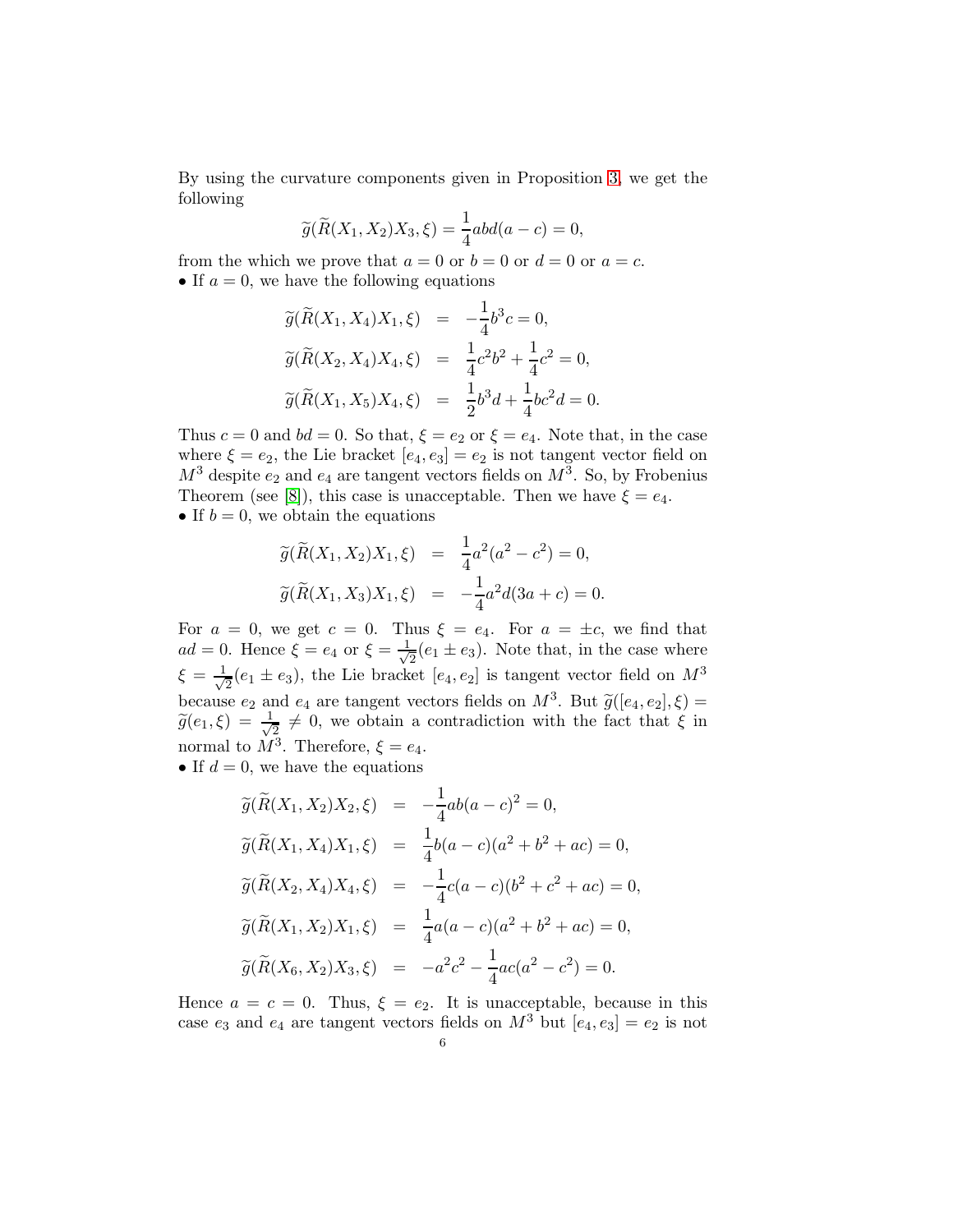tangent vector field on  $M^3$ .

• If  $a = c$ , we get the following equations

$$
\widetilde{g}(\widetilde{R}(X_6, X_2)X_3, \xi) = -c^2(c^2 + \frac{1}{2}d^2) = 0,
$$
  

$$
\widetilde{g}(\widetilde{R}(X_1, X_5)X_6, \xi) = \frac{1}{2}b^2(c^2 - d^2) = 0.
$$

we obtain  $c = 0$  and  $bd = 0$ . Hence,  $\xi = e_4$ . Here,  $\xi = e_2$  is unacceptable.

**Theorem 5.** A hypersurface  $(M^3, g)$  in the Lie group  $(Nil^4, \tilde{g})$  is Codazzi if and only if the unit normal vector field to  $(M^3, g)$  is  $\xi = e_4$ .

Proof. According to the previous calculations, it suffices to show that

(17) 
$$
\widetilde{g}(R(X,Y)Z,\xi) = (\nabla_Y h)(X,Z) - (\nabla_X h)(Y,Z) = 0,
$$

for all  $X, Y, Z \in \mathfrak{X}(M^3)$  for  $\xi = e_4$ . You can easily check the equations

$$
\widetilde{g}(\widetilde{R}(e_i,e_j)e_k,e_4)=0, \quad i,j,k=1,...,3.
$$

 $\Box$ 

**Remark 6.** (1) According to [\(13\)](#page-2-0), a Codazzi hypersurface  $(M^3, g)$  in  $(Nil^4, \tilde{g})$  which is given by

$$
f: (M^3, g) \longrightarrow (Nil^4, \widetilde{g}),
$$
  

$$
(x, y, z) \longmapsto (x, y, z, t_0)
$$

where  $t_0 \in \mathbb{R}$ .

(2) Since  $B(X,Y) = (\tilde{\nabla}_X Y)^{\perp}$  for all  $X, Y \in \mathfrak{X}(M^3)$ . By using the Proposition [1,](#page-3-0) the second fundamental form h of the hypersurface  $(M^3, g)$ in  $(Nil^4, \tilde{g})$  is given by

$$
(h_{ij}) = \begin{pmatrix} 0 & \frac{1}{2} & 0 \\ \frac{1}{2} & 0 & \frac{1}{2} \\ 0 & \frac{1}{2} & 0 \end{pmatrix}
$$

where  $h_{ij} = h(e_i, e_j)$  for all  $i, j = 1, ..., 3$ . In this case,  $(M^3, g)$  is not totally geodesic because  $h \neq 0$ , and minimal hypersurface in  $(Nil^4, \tilde{g})$ , that is  $H = 0$ . It is also parallel in  $(Nil^4, \tilde{g})$  because  $\nabla h = 0$ . (3) The principal curvatures of  $(M^3, g)$  in  $(Nil^4, \tilde{g})$  are  $-\frac{1}{\sqrt{2}}$  $\frac{1}{2}, 0, \frac{1}{\sqrt{2}}$  $\frac{1}{2}$ .

From the previous remarks we can conclude the following corollary.

**Corollary 7.** A hypersurface  $(M^3, g)$  in the Lie group  $(Nil^4, \tilde{g})$  is Codazzi if and only if it is parallel. The Lie group  $(Nil^4, \tilde{g})$  do not have any totally geodesic hypersurface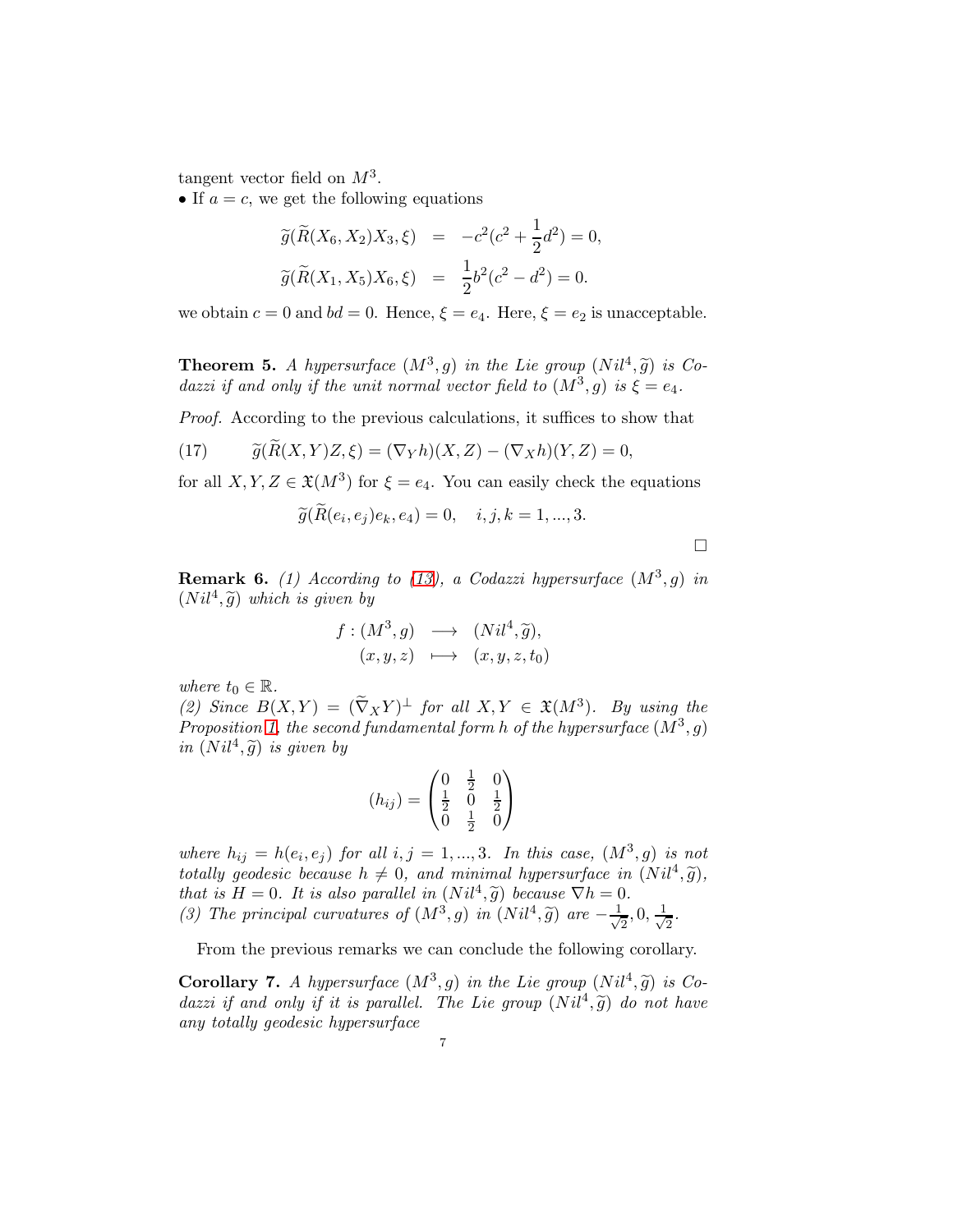# 4. MINIMAL HYPERSURFACES IN  $Nil<sup>4</sup>$

Let  $(M^3, g)$  be a hypersurface in  $(Nil^4, \tilde{g})$ . In this section, we search<br>the conditions for the hypersurface  $(M^3, g)$  to be minimal in  $(Nil^4, \tilde{g})$ ,<br>where the unit normal vector field on  $(M^3, g)$  is given by  $\xi = ae_1 + be$  $ce_3 + de_4$ , and assume that  $\{X_i\}_{1 \leq i \leq 3}$  is a local orthonormal frame on  $(M^3, g)$ , where  $X_i = a_i e_1 + b_i e_2 + c_i e_3 + d_i e_4$  for some local functions  $\{a, b, c, d, a_i, b_i, c_i, d_i\}_{1 \leq i \leq 3}$  on  $M^3$  depends only on the variable t.

<span id="page-7-2"></span>**Theorem 8.** The hypersurface  $(M^3, g)$  is minimal in  $(Nil^4, \tilde{g})$  if and only if

$$
\sum_{i=1}^{3} [a_i (b_i d - b d_i) + b_i (c_i d - c d_i) + d_i (a a'_i + b b'_i + c c'_i + d d'_i)] = 0.
$$

*Proof.* Let  $i = 1, 2, 3$ . We compute

<span id="page-7-0"></span>
$$
\widetilde{\nabla}_{X_i} X_i = \widetilde{\nabla}_{a_i e_1 + b_i e_2 + c_i e_3 + d_i e_4} (a_i e_1 + b_i e_2 + c_i e_3 + d_i e_4)
$$
\n
$$
= a_i \left( a_i \widetilde{\nabla}_{e_1} e_1 + b_i \widetilde{\nabla}_{e_1} e_2 + c_i \widetilde{\nabla}_{e_1} e_3 + d_i \widetilde{\nabla}_{e_1} e_4 \right)
$$
\n
$$
+ b_i \left( a_i \widetilde{\nabla}_{e_2} e_1 + b_i \widetilde{\nabla}_{e_2} e_2 + c_i \widetilde{\nabla}_{e_2} e_3 + d_i \widetilde{\nabla}_{e_2} e_4 \right)
$$
\n
$$
+ c_i \left( a_i \widetilde{\nabla}_{e_3} e_1 + b_i \widetilde{\nabla}_{e_3} e_2 + c_i \widetilde{\nabla}_{e_3} e_3 + d_i \widetilde{\nabla}_{e_3} e_4 \right)
$$
\n
$$
+ d_i \left( a_i' e_1 + a_i \widetilde{\nabla}_{e_4} e_1 + b_i' e_2 + b_i \widetilde{\nabla}_{e_4} e_2 + c_i' e_3 + c_i \widetilde{\nabla}_{e_4} e_3 \right)
$$
\n(18)

From Proposition [1,](#page-3-0) and equation [\(18\)](#page-7-0), we obtain

$$
\widetilde{\nabla}_{X_i} X_i = a_i \left( \frac{b_i}{2} e_4 - \frac{d_i}{2} e_2 \right) + b_i \left( \frac{a_i}{2} e_4 + \frac{c_i}{2} e_4 - \frac{d_i}{2} (e_1 + e_3) \right)
$$
  
+ 
$$
c_i \left( \frac{b_i}{2} e_4 - \frac{d_i}{2} e_2 \right) + d_i \left( a_i' e_1 - \frac{a_i}{2} e_2 + b_i' e_2 + \frac{b_i}{2} (e_1 - e_3) \right)
$$
  
+ 
$$
c_i' e_3 + \frac{c_i}{2} e_2 + d_i' e_4 \right),
$$

it is equivalent to the following equation

(19) 
$$
\widetilde{\nabla}_{X_i} X_i = a'_i d_i e_1 + d_i (b'_i - a_i) e_2 + d_i (c'_i - b_i) e_3 + [d_i d'_i + b_i (a_i + c_i)] e_4.
$$

By equation [\(19\)](#page-7-1), we have

<span id="page-7-1"></span> $\mathbf{r}$ 

<span id="page-7-3"></span>
$$
\widetilde{g}(\widetilde{\nabla}_{X_i} X_i, \xi) = a a'_i d_i + b d_i (b'_i - a_i) + c d_i (c'_i - b_i) + d [d_i d'_i + b_i (a_i + c_i)].
$$
\n(20)